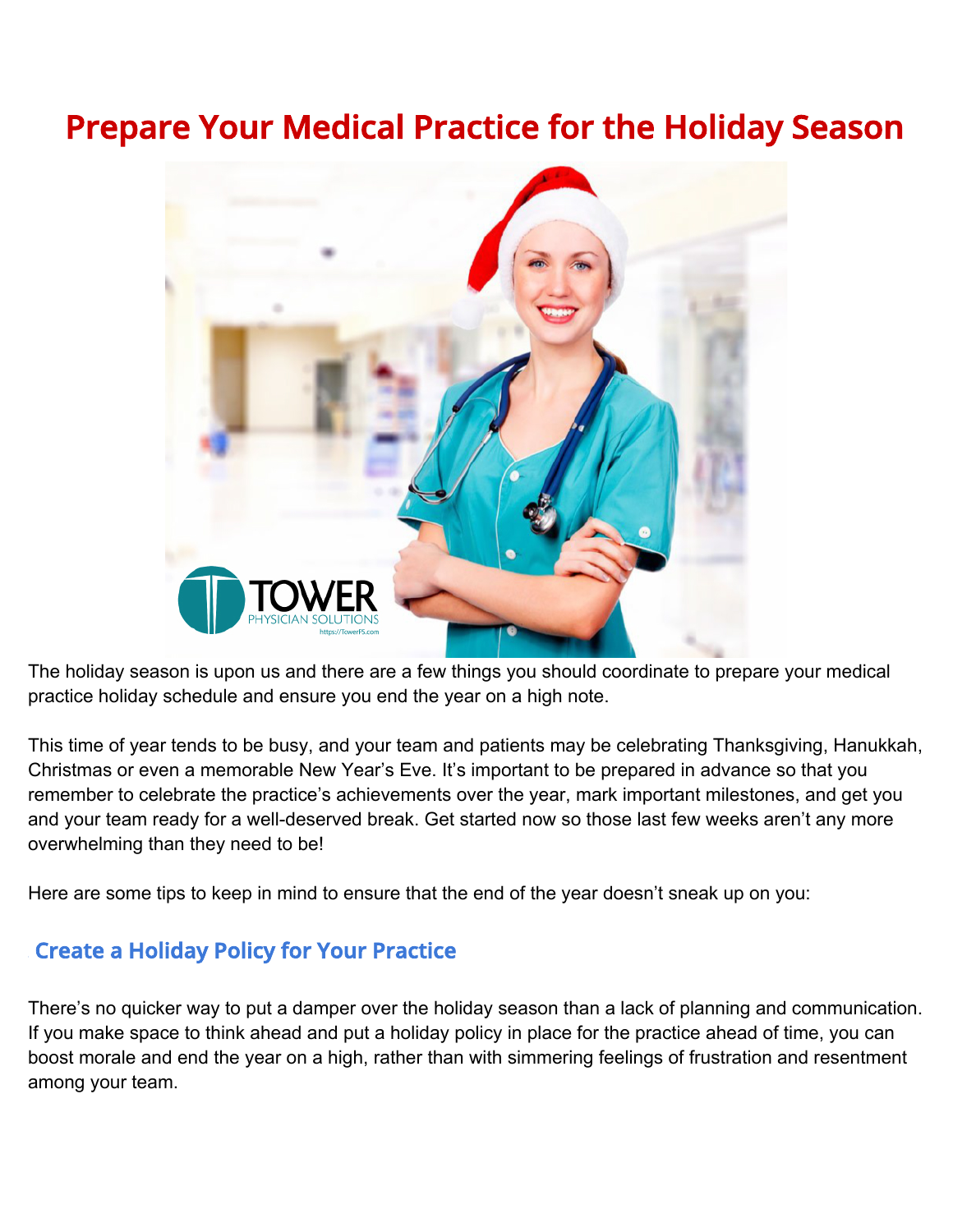### **The holiday policy should cover:**

- Which holidays the practice will close for This should be based on the makeup of your client base, your preferences and those of your employees. There should also be an explanation for why those holidays have been chosen and if accommodation can be made for employees whose religious or cultural holidays are not observed.
- Any changes to holiday pay policies This includes the pay employees will receive if they work on a holiday like double time and time off on another day.
- What happens when holidays fall on a non-workday Will the practice close the day before or after, or will holidays not be observed if they fall on a weekend?
- Whether the practice will close early before a holiday Many practices choose to close at midday the day before so that staff can enjoy an afternoon off.
- How additional leave requests will be handled Employees may want to take off additional days around observed holidays, so it's essential to address how leave requests will be addressed and how many staff can be off at any one time.

This policy can be used as a guide year-round, so plan to review the policy at the beginning of each year and send out a calendar of the holiday dates to your staff.

## **2. Decide on (and communicate!) Your Opening Hours**

As December rolls around, your team may want to take leave to spend time with their families. Meet with your employees to coordinate who is taking leave and when, and schedule accordingly. Then, decide on your office hours for the period, factoring in your staff's availability.

When you have a clear idea of your holiday hours, you need to let your patients know. Communicating holiday hours to your patients should be a top priority of the season! Inform them in advance of holiday hours and provide a protocol for medical emergencies.

### **5. Share the Love with Your Community**

The end of the year is a great time to give back to your community, as well as showing appreciation for your staff and patients. It's an opportunity to dive headfirst into the spirit of giving, spread some much-needed holiday cheer and market your practice at the same time.

This could be a volunteer outing for your team at a non-profit organization in the area, a toy or food drive that you host at the practice or even free educational sessions for the community. As a skilled health professional, you can share your expertise either via a webinar or through an interview with your local radio station and, at the same time, spread awareness about your medical practice.

## **6. Plan a Celebration**